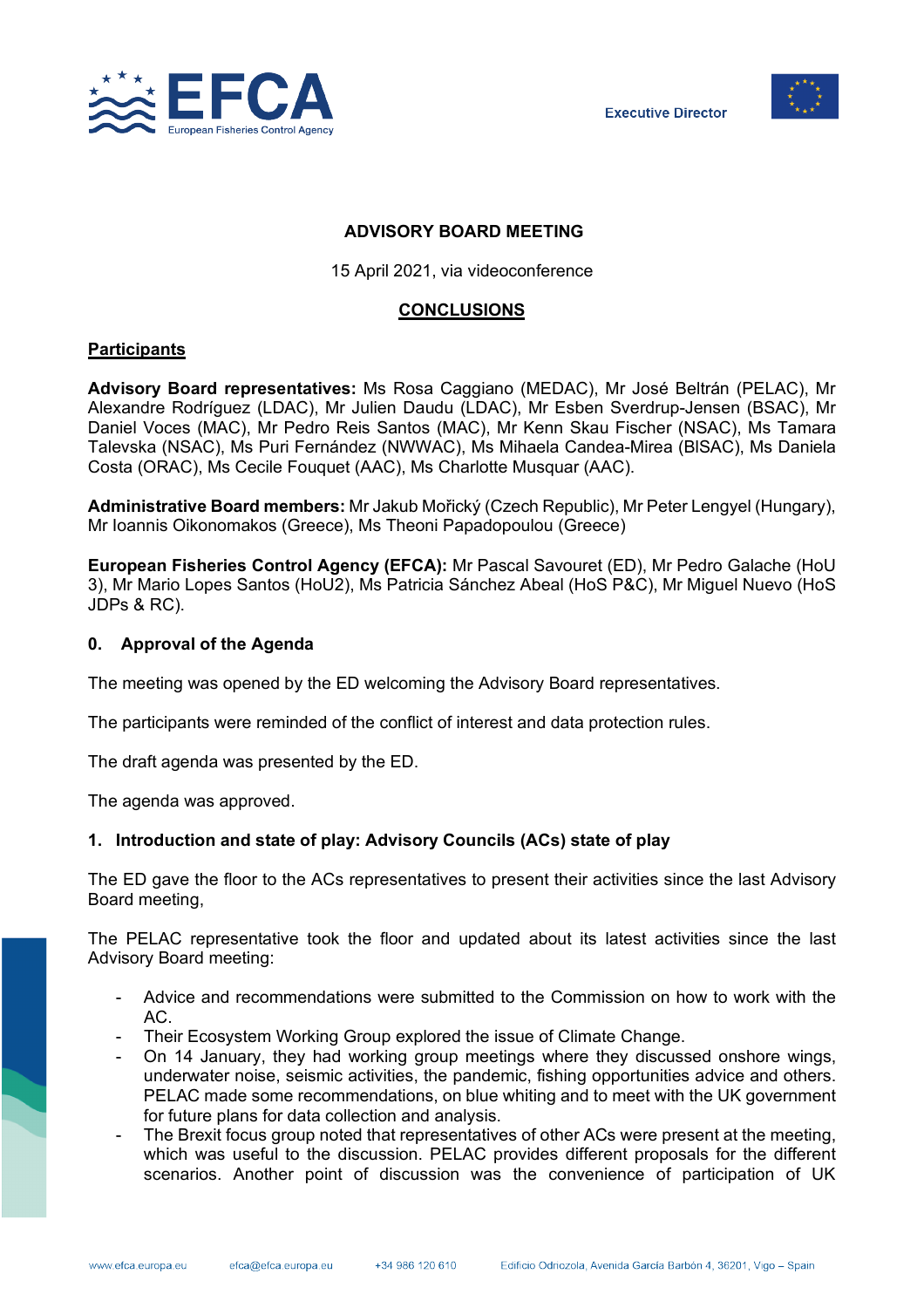representatives in PELAC meetings. The importance to work with UK scientists was highlighted.

- Also several meetings were held on the recovery plan for Western horse mackerel.
- On the discards plan a response is being prepared.

The representative of the LDAC referred to activities done since last meeting of the Advisory Council:

- As regards the IOTC, two advices have been adopted, one related to the decision making process related to the conservation and management measures for tropical tuna and another one regarding the use of large scale pelagic driftnets in the area. The advice proposes the implementation of actions to comply with international rules on prohibition of use of this gear in international waters as well as tackle specific issues referring to non-compliance within the IOTC convention area taking into account socio-economic impacts.
- On ICCAT, the work was focused in the northern Atlantic shortfin mako, with the production of detailed advice to promote measures to protect the stock other than a retention ban, i.e. the increase use of observer coverage, the use of electronic monitoring and adequate technical measures (e.g. seasonal closed areas for protecting spawning aggregations).
- The AC has been active in the EU public consultation on setting a retrospective evaluation of the SFPAs launched by DG MARE. In its first response in November 2020, it requests the Commission to put more emphasis in policy coherence between fisheries, cooperation for development, trade and labour aspects, and more synergies between the SFPAs and the fight against IUU fishing.
- The LDAC acknowledged the important role of EFCA in this context, and in the context of the EU funded PESCAO project and indicating the interest of learning more on EFCA actions in this area on the occasion of future meetings of the LDAC.
- They have carried out tasks to promote the implementation in the EU and beyond of the international agreed standards as regards the social dimension, followed-up the initiatives related with the Blue Growth and are working on developing a piece of advice on level playing field that is expected to be adopted in the coming weeks.
- As regards regional cooperation, and under their current partnership with ATLAFCO/COMHAFAT as regards West Africa, work is being done as regards control of FADs in the Atlantic, regional observers/port inspection protocols and the preparation of a compendium of fisheries regulations.
- LDAC is also starting contacts for exploring avenues for cooperation as regards the Indian Ocean through the EU funded project ECOFISH.

EFCA thanked the information provided, confirmed its availability to participate in meetings with the LDAC to present the activities in PESCAO and requested some information about the cooperation with ECOFISH, as a cooperation of EFCA with ECOFISH project is also foreseen.

LDAC informed that they were approached by the coordinator of the project and they are discussing what type of cooperation could be established, mostly related to management of FADs or capacity building and training initiatives. He also referred to a work being done in the context of the h2020 project FARFISH for developing a theoretical approach to set up a regional control plan in the South West Atlantic (FAO 41).

The representative of the MAC presented the main tasks done during the last periods:

They have been active during the COVID period supporting the preparation of different advices on their effects in the EU market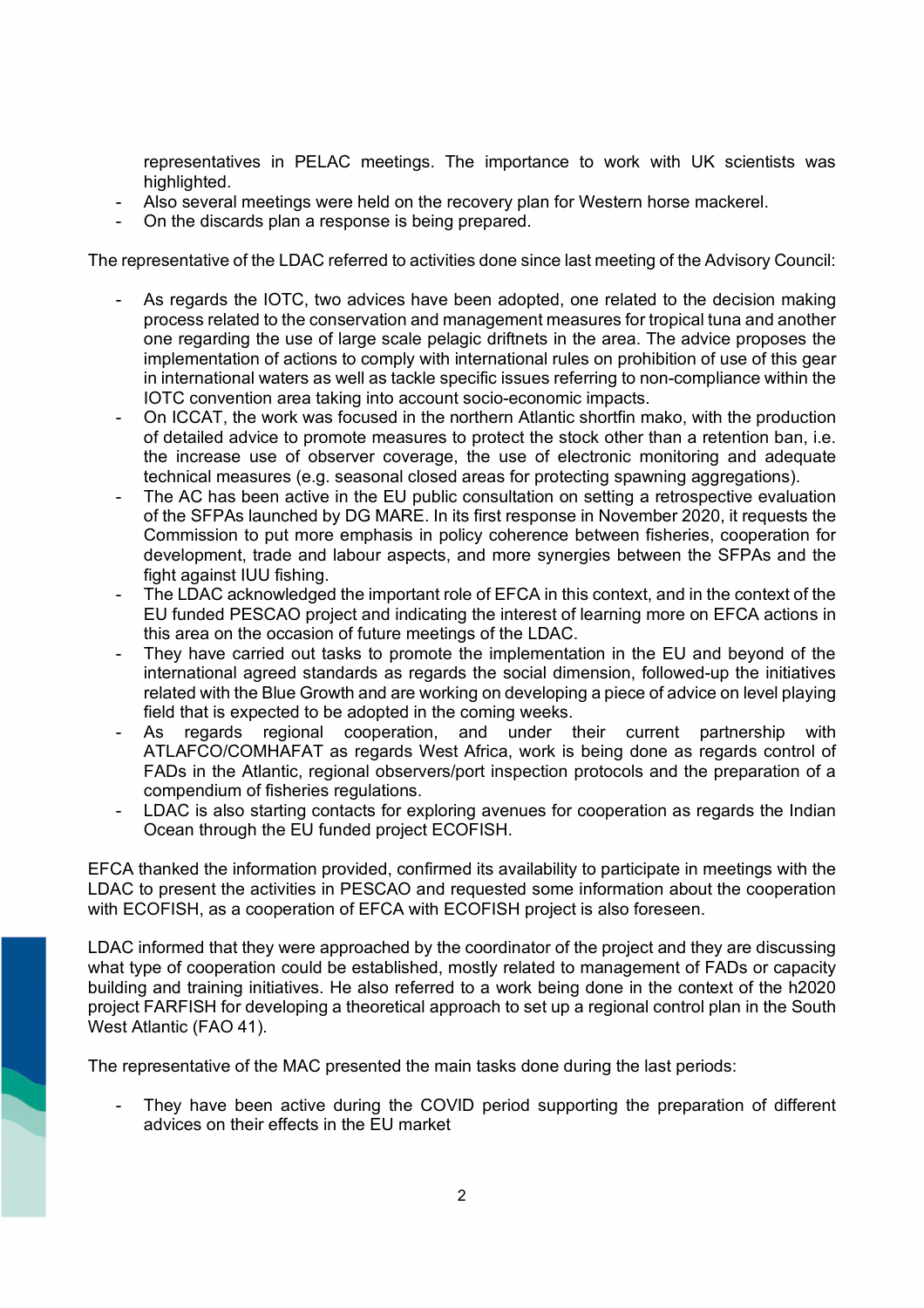- They have prepared an advice on the evaluation of SFPAs, mostly regarding the impact in the market/trade and the need to tackle the need for policy coherence with the fight against IUU
- On the Landing Obligation, an advice has been prepared indicating the difficulties to evaluate the impact of the LO, due to the lack of information on the impact in markets particularly in relation to caches below the minimum conservation reference sizes and the existing exceptions for a number of species in different regions to the LO. Therefore, the MAC requested more data.
- An advice was adopted on the fisheries in Ghana, as regards the exportation of squid and cuttlefish to the EU and its impact in the local community. The Commission was requested to use all the IUU regulation mechanisms to ensure that control measures are duly applied.
- Work is ongoing on a study about the import of control schemes adopted by the three main players at international level (USA, Japan, EU) that represent the 57% of the world fisheries markets. The final aim should be to step up through further harmonisation and prioritise electronic means for control (catch certificates).
- The preparation of an advice on flags of convenience is ongoing.

The representative of ORAC has focused on:

- The need to improve data collection in several Outermost regions areas, acknowledging the different situations in each area.
- Several problems with some presumed IUU activities in French outermost areas. The Commission answered to the ORAC indicating that control of IUU activities is responsibility of the Coastal MS.
- Another problem identified is the drifting FADs in the Atlantic, that may reduce tuna migration in Canaries, Azores and Madeira.

The NSAC representative informed about the following points:

- They are exploring becoming an observer to ICCAT as tuna is moving to the North Sea in the region.
- Regarding control, they note that the distance between policy making and reality is increasing. Understanding the COVID situation, they feel the EC and the EFCA are not participating in as many meetings in the NSAC as in the past. They are keen in having a meeting in Vigo and working together with EFCA.
- Brexit has caused a lot of work for the NSAC. They have not been involved in this work and have spent too much time in the role of the NSAC. They have not found their feet in this aspect and need to see how things develop cooperation between Norway, UK and EU will develop.
- Work on the Landing Obligation (LO) has been ongoing as there is an evaluation in process. Nobody is happy about how the LO is being implemented.
- On the revision of the Control regulation there is a still a lot of work doing on. How the LO is controlled? The NSAC did a paper on the control regulation last year, and in the beginning of this year they made a contribution on the use of REM and CCTV. They have not bright consensus as regards fisheries control, but they would need to handle this when discussing these issues. A lot of references on the work of EFCA on REM and CCTV. EFCA still has to work on the legal aspects of this matter. In the North Sea, a lot of the fish are mixed fisheries. Following EFCA´s risk assessment, most of the species in the North Sea would fall in high risk fleet segments, and then, CCTV would be used extensively.
- Work has been done by MS in the establishment of the marine protected areas. The AC has tried to contribute.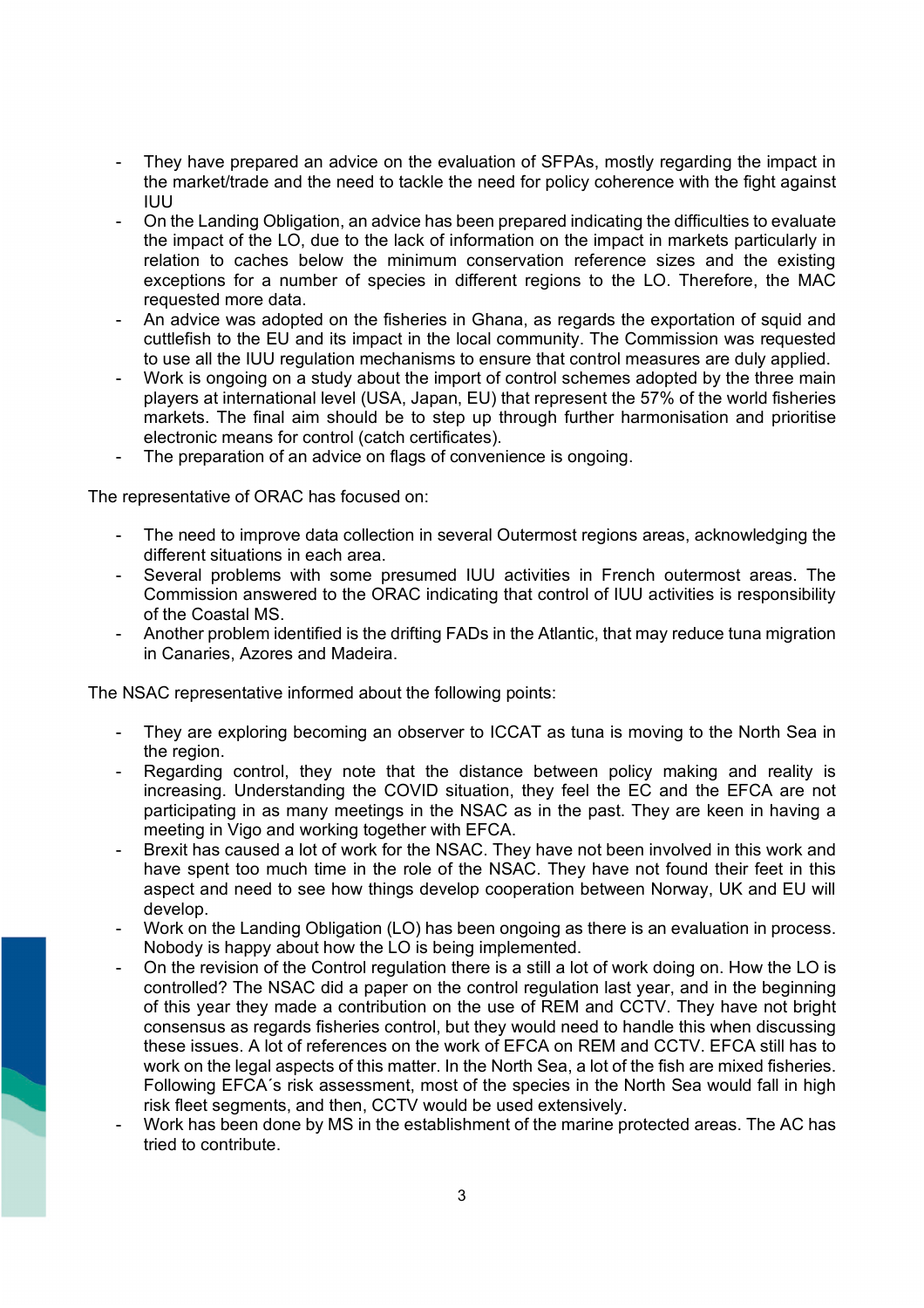- On the technical measures, there is still work to be done to follow up on the revision of the technical regulation made two years ago. There are still areas with issues and questions and have a constructive cooperation with the Scheveningen group.

EFCA ED clarified that EFCA has been making all efforts to participate in the relevant NSAC meetings (namely meetings of the Demersal Working Group and the Executive Committee) and assured to continue this commitment with the work of the AC. He further clarified that EFCA has been preparing for a possible non agreement of Brexit. Fortunately, there is now a Trade and Cooperation Agreement with the UK. EFCA spent some resources and time in understanding the UK Bill and how it could impact the EU fleet.

The Head of Sector of JDPs and Regional Cooperation (HoS JDP & RC) clarified to the NSAC that EFCA had participated in the following NSAC meetings in 2021: on 26 January in the NSAC Executive Committee, on 11 February on the Demersal WG, and on 14 April in the Demersal WG.

On the LO and its monitoring, EFCA ED said EFCA has been thriving to support the EC and MS in its implementation. So far, the best way forward for its operational control is REM, as also agreed in the regional Control Expert Groups framework.

The NSAC representative stated that, as Chair of the AC, his position towards the CCTVs is neutral, but the study of legal aspects needs to be done. He said to consider two aspects: fishing vessels can be considered a second home, and there are no cameras in our house as well as they can be considered self-incrimination.

EFCA ED said they are cooperating with Denmark among other MS on REM pilot projects and would continue to support MS in this undertaking.

The representative of the NWW AC said that since the meeting held in October, they are working on different issues, like Climate, Environment, Brexit and Control. Specially, work has been carried out in the Brexit focus group and the Control focus group. Their most important items to follow up are the following:

- Organisation of a meeting with EFCA to discuss the JDPs in NWW in progress this year.
- NWW AC asked that, in order to better contribute to improve ACs cooperation with EFCA. they would like to be involved to provide advice in the definition of JDPs priorities and objectives and in the risk assessment in the JDPs.
- Meeting with EC, EFCA and MS control expert groups should be convened to discuss on article 27 of the technical measures regulation and compare this article versus article 15 of the CFP.
- There will be a new joint recommendation on the discard plan.
- They have the perception that Brexit is overshadowing the work in other areas.
- NWW AC asked to disclose the full report of the compliance evaluation with the LO in NWW in 2016 and 2017 in selected fisheries and ensure transparency in the process so they can provide advice.

The NWW AC asked whether there was the ambition of having an agreement in Control between the UK and the EU. In case of any divergencies in the LO (e.g. de minimis), how they would be implemented. She also asked if there any updates in the improved cooperation between NWW AC and EFCA.

On the issue of AC´s involvement in the JDP cycle, EFCA ED answered that EFCA has already involved them in the framework of meetings convened by the regional control expert groups on the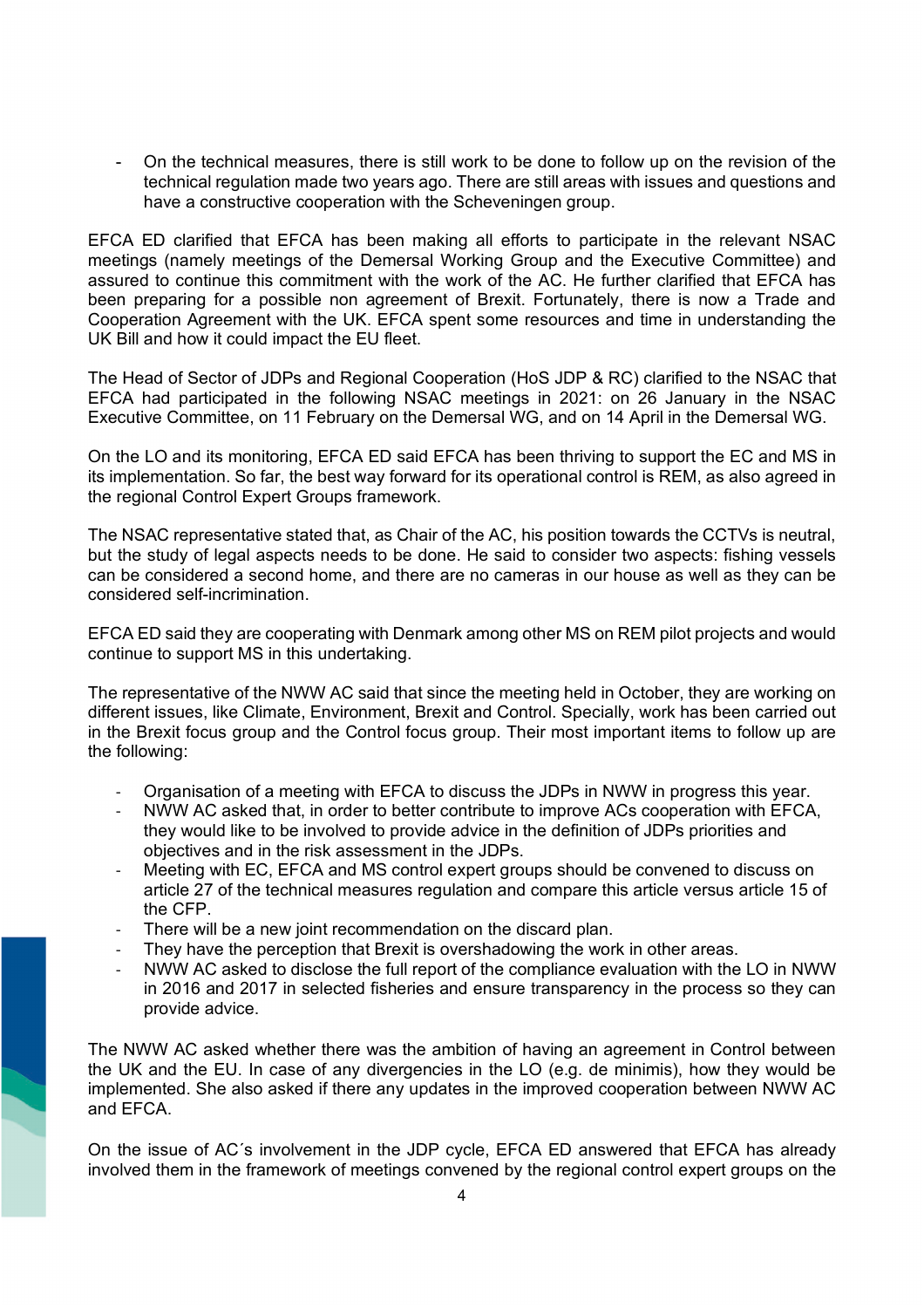outcomes of the regional management strategies and the implementation of the LO. An idea could be to discuss the risk assessment and factor the AC feedback in the risk assessment evaluation. He said EFCA was available to have the meetings of the Advisory Councils in Vigo when the vaccination process is advanced and the situation improves.

On the disclosure of the compliance evaluation, EFCA already replied to the NWWAC by letter, and in any case this issue will be addressed in the Administrative Board meeting next week. On the issue between the relations of UK and the EU, so far, EFCA does not have the information, and it would require to be addressed to the Commission.

The Head of Unit of EU Waters and North Atlantic clarified that the compliance evaluations are done in cooperation with the control expert groups. The discussions are in this framework, and not in the one of the JDPs. JDP provides data (i.e. Last Haul) to feed the process. The catch composition is an important element to address.

The NWWAC said that to their knowledge the COM is about to finalise the second 5-years evaluation report for the period 2015-2019, focusing on the implementation of the Control Regulation by the Member States whose publication was expected in early April. They asked if EFCA was aware of it and could report to the ACs. The HoS JDP & RC indicated he believed that it has not been published yet but would report if any news were received. In the meantime, he invited the AC to liaise again with the Commission staff for update.

The BSAC appreciated EFCA´s contribution to their review on the CFP. They are now working on a White Paper with recommendations on the future of CFP. They added that the Baltic has faced the situation of the collapse of cod stock and control challenges. These are issues discussed with EFCA, including the management of eels. A special focus was also placed on salmon. They are looking forward the virtual meeting of 6 May 2021 and the physical meeting in Vigo later in 2021 if possible.

The representative of the Black Sea AC presented the activities in the last period:

- A fast response group for following the changes to the reproduction patterns of species in the Black Sea has been promoted. The answer from Bulgaria to this group has been positive.
- Discussions on species of interest as rapa whelk, picked dogfish and mussels has been promoted.
- A specific meeting in cooperation with EFCA is still pending for discussion on control of Black Sea fisheries. EFCA confirmed their will to participate in such a meeting as soon as practicable.

The representative of MEDAC presented last activities:

- Specific work is dedicated to ensuring that homogeneous rules applied to all Mediterranean Sea through the GFCM framework.
- A letter was sent in July 2020 collecting complains of FR, IT and ES fishermen on presumed illegal activities with driftnets in the Mediterranean. EFCA confirmed that driftnet fishing is one of the threats identified in the swordfish fishery and that there are running specific campaigns in the Med JDP to tackle this problem.
- Other activities of the MEDAC relate to climate change and its effects on fisheries, the Green Deal and the Biodiversity Strategy.
- On the landing obligation, some work is expected as regards the renewal of the discard plan for demersal species that will expire in December 2021.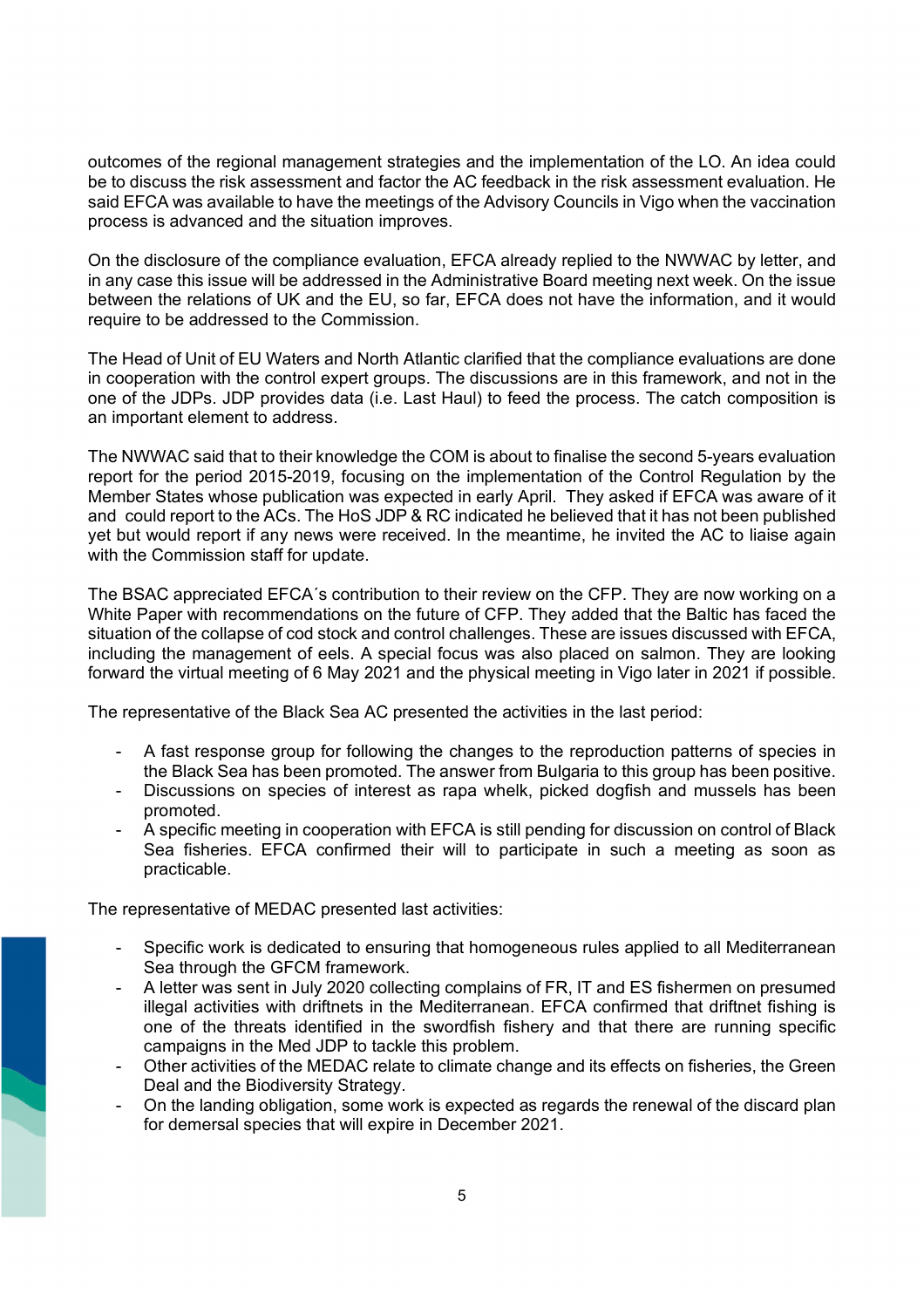The representative of the AAC presented the last activities that could have some relation with EFCA work:

- A Recommendation was published on the Data Framework Collection, which takes stock of all the data collected for aquaculture in order to identify gaps and redundancies.
- Specific work has been done in recommendations as regards seaweed, consumer information, food security and the climate footprint of the EU food system.
- In December, the AAC contributed to the European Commission's consultation on "Maritime sector – a green post-COVID future".
- A focus group on "level playing field and sustainability standards" has been launched, with the purpose of finding solutions to guarantee that imported aquatic products follow similar production standards as the EU ones when sold on the EU market.

## **2. EFCA's Annual Report 2020**

EFCA ED presented the main results of EFCA's Annual Report 2020:

- EFCA implemented 90% of the Annual Work Programme (AWP) adopted by the Administrative Board in the framework of the Single Programming Document (SPD), despite COVID.
- The implementation was aligned with a coherent budget execution of 97.2%, above what was expected considering the circumstances of this special year.
- EFCA´s Anti COVID measures included:
	- $\circ$  Supporting the Union and the Member States: EFCA carried on assisting the EU fulfil its international control and inspection obligations. The operational plan of the Offshore Patrol Vessel (OPV) Lundy Sentinel was adapted prioritising the implementation of the rules from RFMOs. Following a request for assistance from the EC regarding the impact of COVID-19 on fisheries control, inspection and MS enforcement EFCA adapted the control plans in concert with MS and the EC.
	- o Ensuring safer conditions for inspectors: EFCA developed a specific procedure for the operations on board of its inspection platform, including measures for joining the OPV and for inspecting fishing vessels.
	- o Moving to other inspection instruments, such as data monitoring and analysis, based on the EFCA methodology for compliance indicators. EFCA also used other available tools, including additional surveillance flights in cooperation with Frontex, deployment of drones within the cooperation with EMSA, and analysis of satellite images from Copernicus. EFCA Coordination Centre (CC) activities were implemented online via "Virtual CC"
	- o Meetings, trainings and workshops took place online without major disruption.
	- $\circ$  Corporate level: Where necessary processes and procedures were adapted in consideration of the teleworking measures. Electronic workflows and the digitalisation of the communication tools were also reinforced.
- Six JDPs were implemented.
- Following the JDPs 2019 Cost Assessment Report, the overall cost evaluation for implementing JDPs in 2019 were approximately of €77 million.
- In total there were 30 specific actions proposed in the framework of three JDPs (BS, NS and WW) and six specific campaigns implemented in the framework of the Mediterranean Sea and Black Sea JDPs.
- EFCA used the framework of the JDPs to enhance the standardization of inspections, in particular through last haul observation procedures during inspections at sea in all EU JDP areas and the sampling procedure for unsorted pelagic landings in the Baltic Sea area.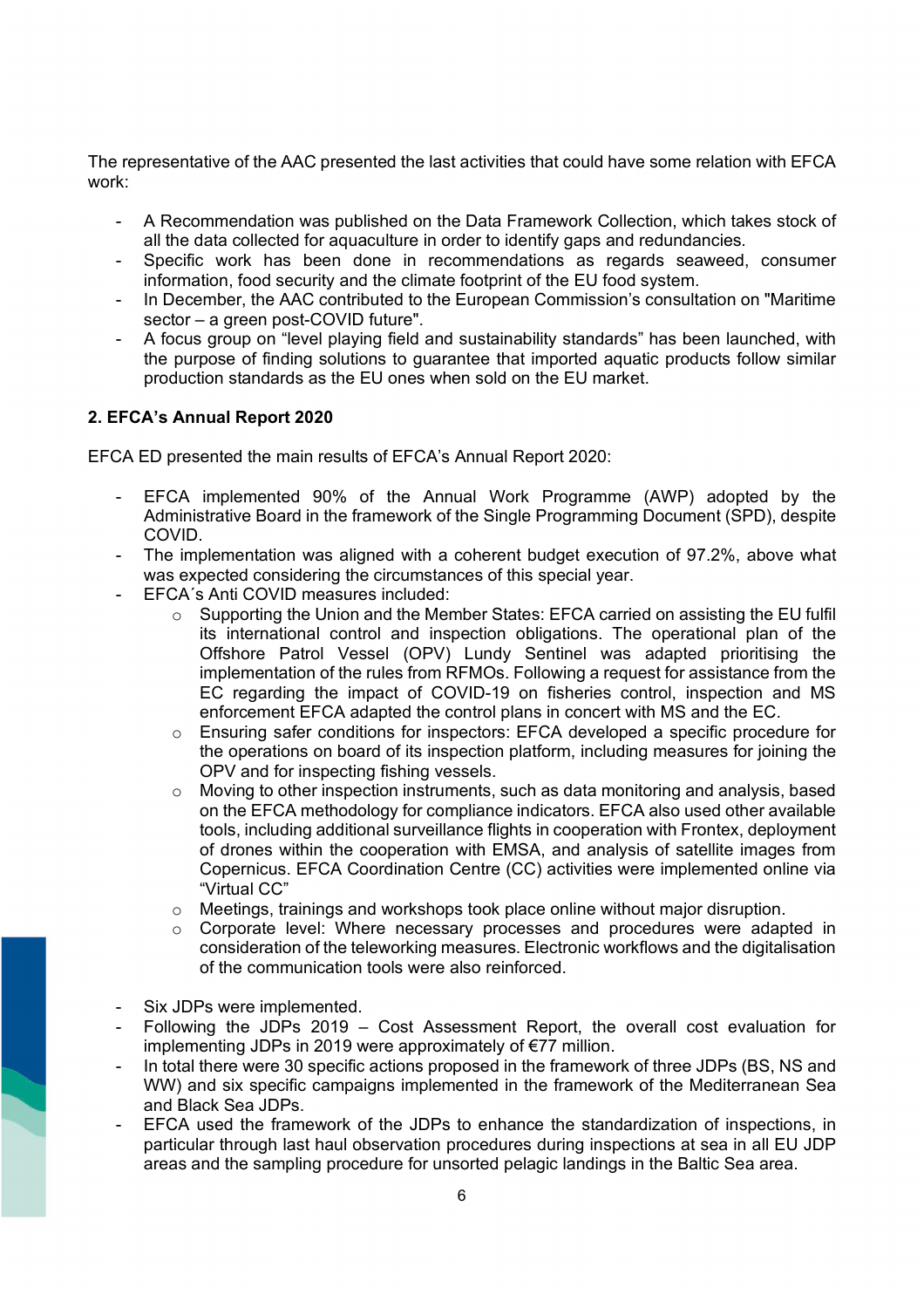- EFCA´s cooperative efforts led to 38452 coordinated inspections and 1787 suspected infringements detected.
- Of the suspected infringements, 45% corresponded to misrecording issues, 29% to noncompliance with conservation measures, 3% to non-compliance with the LO, and 23% to other types of suspected infringements.
- On Brexit, EFCA took actions together with the European Commission and concerned Member State for preparing for BREXIT scenarios [agreement and disagreement] in the framework of the NS JDP and WW JDP. EFCA performed a risk assessment only for the non-agreement scenario and committed to performing a risk assessment for the agreement scenario, after an agreement would be achieved. One of the highest risks was a major fishing effort shift to the EU 27 waters.

An important component of the mitigation measures was the making of a common maritime situational awareness picture at regional level, through the continuous exchange of data, information, and intelligence. The Steering Groups agreed on a Virtual Coordination Centre based on a network of Member States FMCs and contact points with the support of the agency.

Finally, following the Trade and Cooperation Agreement [TCA], the two JDP Decisions (NS and WW) were adapted accordingly.

- EFCA continued to assist the Commission to cooperate with third countries and international organisations dealing with fisheries such as RFMOs (namely, NAFO, NEAFC, ICCAT and GFCM), to strengthen operational coordination and compliance.
- In the fight against IUU activities, EFCA assisted the European Commission with the analysis of 514 catch certificates and 191 processing statements for four third countries.
- In PESCAO, EFCA continued to provide technical assistance to the Sub-Regional Fisheries Commission (SRFC), the Fisheries Committee for the Western Central Gulf of Guinea (FCWC) and their member countries.
- EFCA successfully cooperated with Frontex and EMSA and assumed the chairmanship of this cooperation in May 2020 to support national authorities carrying out coast guard functions.
- Training activities in support of the effective and uniform application of the CFP are crucial to guarantee a fair and equitable treatment to the Union operators. Currently more than 1000 staff from EU and non-EU countries are now users of the EFCA e-learning platform.
- The Lundy Sentinel was operational for 335 days leading to a total of 40 inspections and 5 suspected infringements detected in support of the implementation of JDPs. The COVID-19 obliges to adopt a strict protocol to ensure safety of the staff on board of the Lundy. It implied a reduced number of boardings compared with previous years.
- The Lundy Sentinel was available for multipurpose tasks in the framework of European cooperation on coast guard functions.
- The number of flights contracted by EFCA in support of JDPs was 35, providing 54 sightings.
- Horizontal procedures have now achieved a 100% paperless objective, many of the objectives set out have been achieved earlier than expected due to the teleworking arrangements as a result of the COVID-19 pandemic situation.
- EFCA concluded the implementation of the recommendations issued by the Administrative Board following the Five-Year Independent External Evaluation of EFCA (period 2012-2016)
- The Annual Communication Strategy had to be adapted to the new COVID-19 by further developing the digital presence of EFCA to reach its stakeholders, basically through social media.

# **3. EFCA's Single Programming Document (SPD): SPD 2021 and draft SPD 2022**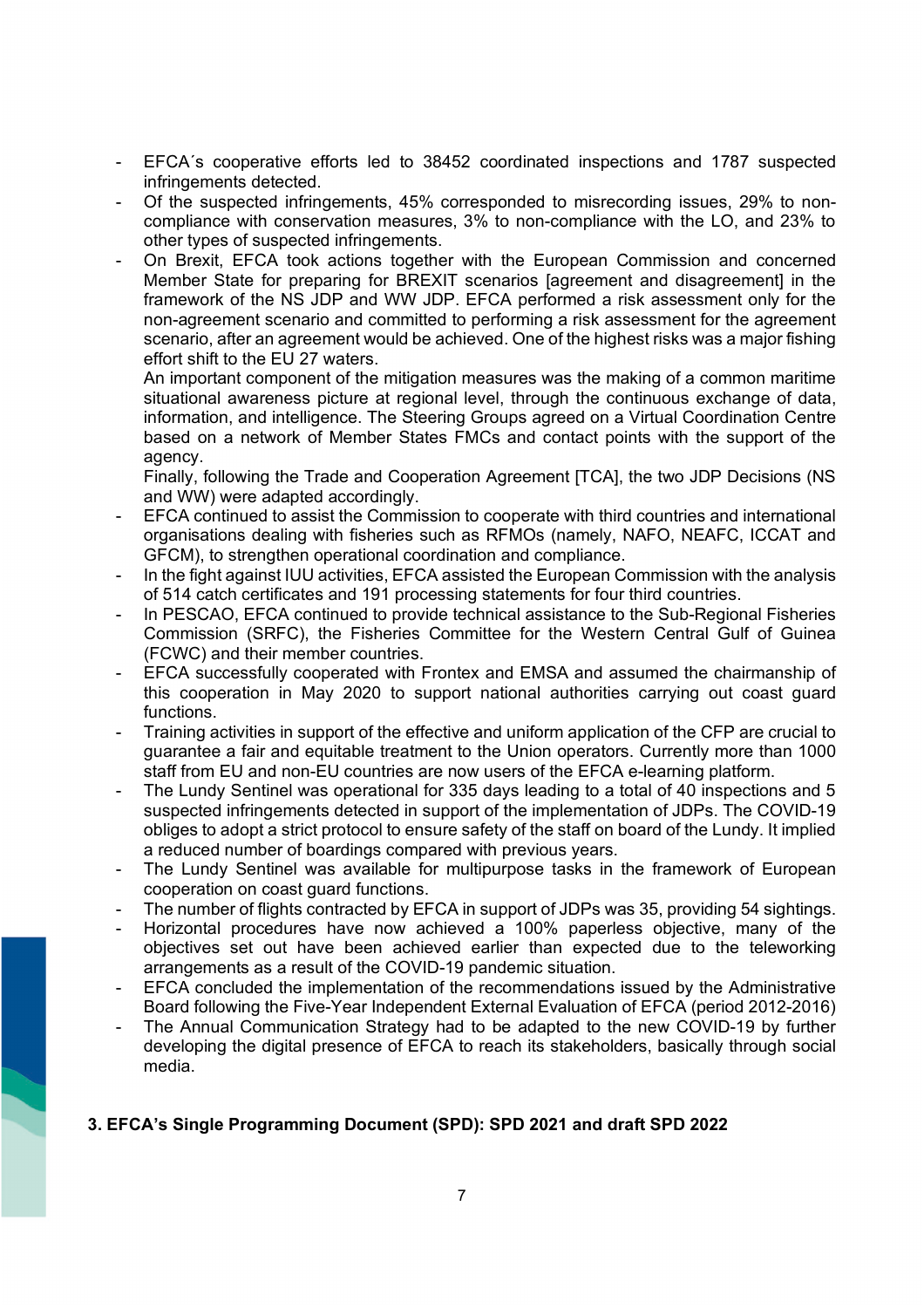EFCA Head of Unit Coast Guard and International Programmes presented the SPD 2021 and draft SPD 2022:

In the SPD 2021, the four strategic areas and their relationship with the strategic multiannual objectives and the KPI were presented: Operational coordination, Risk assessment and data analysis, international dimension: compliance with international provision and Coast Guard functions and Capacity Building.

- The operational objectives of the Annual Work Programme 2021 are:
	- $\circ$  Implementation of JDPs and assistance to the Member States and the Commission in EU and international waters
	- $\circ$  Promotion of a risk management-based approach and compliance evaluation
	- o Support the EU in the implementation of the external dimension of the CFP
	- $\circ$  To strengthen compliance through the implementation of EU international projects (e.g. PESCAO) as regards fisheries monitoring, control and surveillance
	- o Improve capacities to implement fisheries control and support other coast guard functions
- The horizontal tasks of the Annual Work Programme 2021 are:
	- $\circ$  Promote a culture of compliance of the Common Fisheries Policy and foster the European Union values
	- o Provide the EFCA Administrative Board with the capacity for achieving its responsibilities in governance and expertise
	- o Ensure an effective dialogue at the level of the Advisory Councils through the Advisory Board
	- o Ensure the Agency representation, cooperation, dialogue and transparency with other institutional bodies, EU agencies and third parties
	- $\circ$  Ensure the optimisation in the allocation and use of EFCA's resources in accordance with the principle of sound financial management and with the guarantee concerning the legality and regularity of the underlying transactions
	- o Ensure the rationalisation, simplification, scalability and streamlining of EFCA's processes

Regarding the draft SPD 2022, it covers a 5-year period (2022-2026). The draft SPD 2022 was presented for consultation to the Member States and the Advisory Board and is presented for decision to the Administrative Board in October 2020. The draft SPD 2022 was notified to the institutions in January 2021. A written opinion on the draft SPD 2022 will be issued by the EC

The SPD 2022 will be presented for decision to the AB in October 2021:

- The draft SPD and multiannual WP 2022-2026 and annual WP for 2022 takes into consideration the Commission opinion of 30 June 2020
- The draft SPD 2022 acknowledges the new guidelines described in the Communication C(2020) 2297 for the year 2022-2026 and takes into account the results on key performance indicators of the AB Working Group and the recommendations expressed by the Internal Audit Service (IAS) on 21 December 2018.
- The Agency has enhanced the quality of the KPIs in limiting their number and reviewed and streamlined the objectives, results and outputs of both the Multiannual Programming as well as the Annual Work Programme.
- A direct link has been established between each multiannual objective and area of intervention.
- The objectives set in the Annual Work Programme were simplified.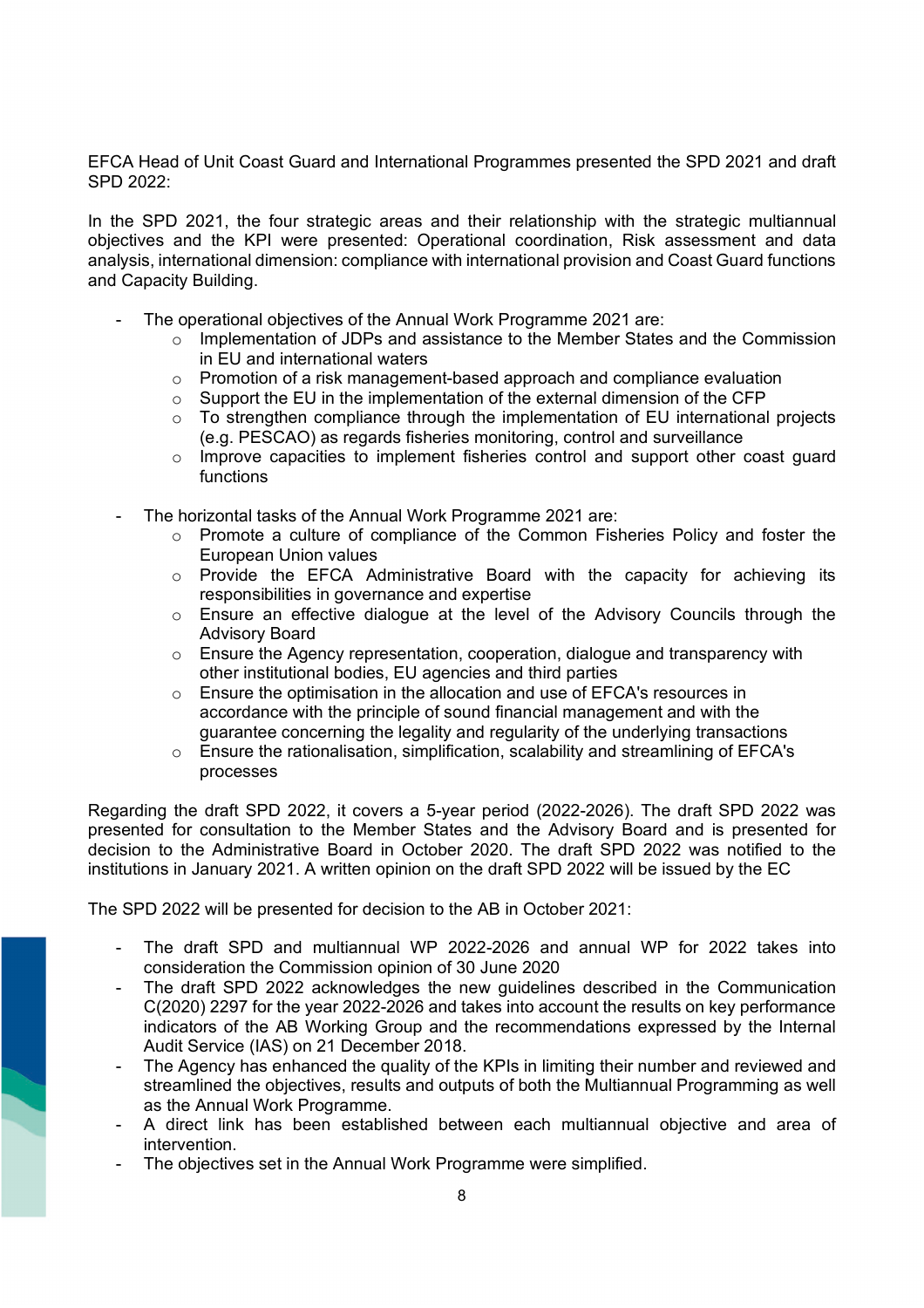- The multiannual objectives are
	- 1. Enhanced coordination of fisheries monitoring control and surveillance

2. Promote compliance through an effective and harmonised application of Union inspection procedures

3. Assist the EU in its international dimension in accordance with article 30 CFP **Regulation** 

- 4. Provide operational support to national authorities in Coast Guard functions
- The operational activities of the Annual Work Programme 2022 are:
	- o Effective coordination of joint fisheries control operations
	- $\circ$  Development of methodologies and fisheries information systems in support of MCS activities
	- $\circ$  Development of methodologies and fisheries information systems in support of MCS activities
	- $\circ$  Support the EU in the implementation of the external dimension of the CFP
	- o Strengthen compliance through the implementation of EU international projects as regards fisheries monitoring, control and surveillance
	- o Support to fisheries control and other national authorities working in the field of Coast Guard functions
- The horizontal activities of the Annual Work Programme 2022 are:
	- $\circ$  Promote a culture of compliance of the Common Fisheries Policy and foster the European Union values
	- $\circ$  Ensure the smooth and secure functioning and availability of administrative and operational applications
	- $\circ$  Ensure sound management and efficiency in key governance and administrative processes

The LDAC representative asked if in 2021 and 2022 there was the intention to extend the concept of JDP in the international dimension, as it was previously foreseen, and if this has been materialised. He also asked if the limit of 4 missions to support the EC in IUU was still valid or if it has increased.

The Head of Unit Coast Guard and International Programmes said that to expand the concept of the JDP was inside the framework of the recommendations of the previous five-year external evaluation of EFCA. In this regard, much work was done. In the Mediterranean, there is permanent cooperation with third countries, in the coordination of the operations under the JDP. This is especially useful in areas where there are third countries vessels operating in the same areas than MS. It has happened in the case of Tunisia, Algeria, and other Third countries in the Mediterranean. EFCA cannot do it in areas where it does not have a mandate to operate.

To apply the JDP concept to the IUU Regulation has not been possible, as a specific programme to be adopted by the Commission is needed to coordinate MS activities in this area, including exchange information on catch certificates, risk management, etc.

As regards the limit of missions of support EC in IUU missions, the limit of EFCA is the limit of its resources. That is why every year EFCA discusses with the EC what is the limit of its possible support. For 2021 and 2022, the support to the EC will continue and EFCA will do its best.

## **4. Future Advisory Board – EFCA seminar in Vigo (Covid 19 depending)**

EFCA ED expressed its hope that next Autumn will be feasible to organize a meeting of the Advisory Board in Vigo back-to-back to the Administrative Board meeting.